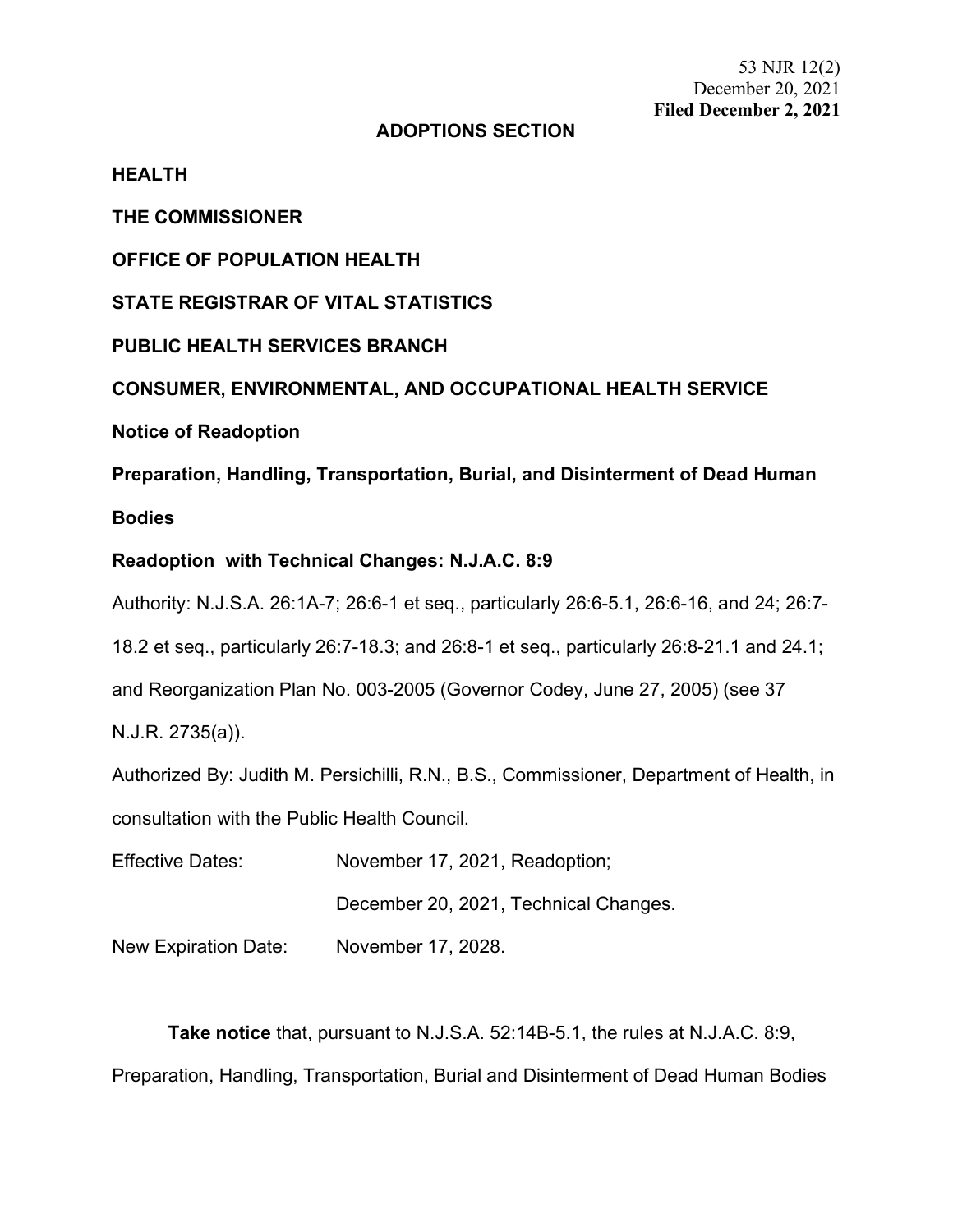were scheduled to expire December 9, 2020. Pursuant to Executive Order Nos. 127 (2020) and 244 (2021) and P.L. 2021, c. 103, any chapter of the New Jersey Administrative Code that would otherwise have expired during the Public Health Emergency originally declared in Executive Order No. 103 (2020) is extended through January 1, 2022. Therefore, this chapter has not yet expired and the 30-day filing date pursuant to N.J.S.A. 52:14B-5.1.c has not yet occurred, therefore, pursuant to Executive Order No. 244 (2021), and P.L. 2021, c. 103, this notice of readoption is timely filed.

N.J.A.C. 8:9 establishes standards for the preparation, handling, transportation, burial and disinterment of dead human bodies, and was formerly known as Chapter 5 of the State Sanitary Code. It consists of one subchapter, bearing the same name as the chapter.

The Department is making technical changes to: (1) update cross-references and references to publications and standards incorporated by reference, as amended and supplemented; (2) correct the name of Department pursuant to N.J.S.A. 26:1A-2; and (3) correct grammar and syntax errors.

**Full text** of the technical changes follows (additions indicated in boldface **thus**; deletions indicated in brackets [thus]):

SUBCHAPTER 1. PREPARATION, HANDLING, TRANSPORTATION, BURIAL, AND DISINTERMENT OF DEAD HUMAN BODIES [(CHAPTER 5 OF THE STATE SANITARY CODE)]

8:9-1.1 Disposition of bodies generally; emergencies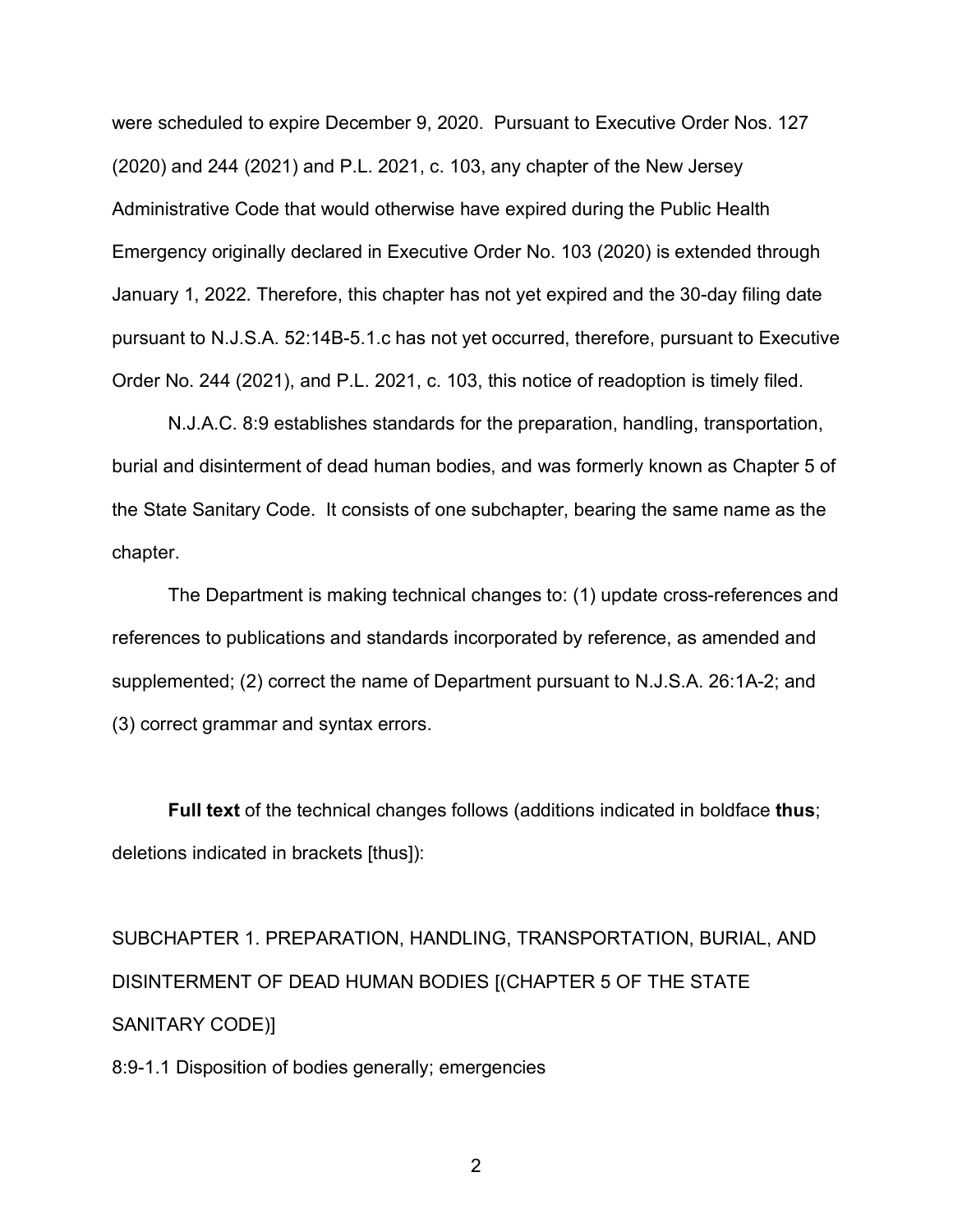(a) The person or persons responsible for the burial or cremation or other lawful disposition of a dead human body shall not allow the same to remain unburied or uncremated in the State of New Jersey for a period longer than 48 hours unless**:**

**1. The body is** embalmed by arterial and cavity injection or kept refrigerated at 45 degrees Fahrenheit or below**;** or [unless authorized by the]

**2. The** Commissioner of Health [and Senior Services under] **authorizes an exemption to or waiver of this requirement, subject to** conditions [prescribed by him or her] **the Commissioner might prescribe,** during the existence of an emergency declared by the Governor.

(b) A person shall not bring an unembalmed body into the State of New Jersey more than 48 hours after death unless [authorized by] the Commissioner of Health [and Senior Services] **authorizes an exemption to or waiver of this requirement, subject to conditions the Commissioner might prescribe,** during an emergency [as prescribed above] **declared by the Governor**.

(c) The requirements of this [regulation] **chapter** shall not apply to bodies held as anatomical or pathological material or for the purposes of criminal investigation. 8:9-1.3 Use of precautions in the preparation or handling of a dead body and disinterred remains

(a) As used in this chapter, "[Standard] **Isolation** Precautions" means [the Standard Precautions, as excerpted from the Guideline for Isolation Precautions in Hospitals (January 1996)] **Siegel JD, Rhinehart E, Jackson M, Chiarello L, and the Healthcare Infection Control Practices Advisory Committee,** *2007 Guideline for Isolation Precautions: Preventing Transmission of Infectious Agents in Healthcare Settings*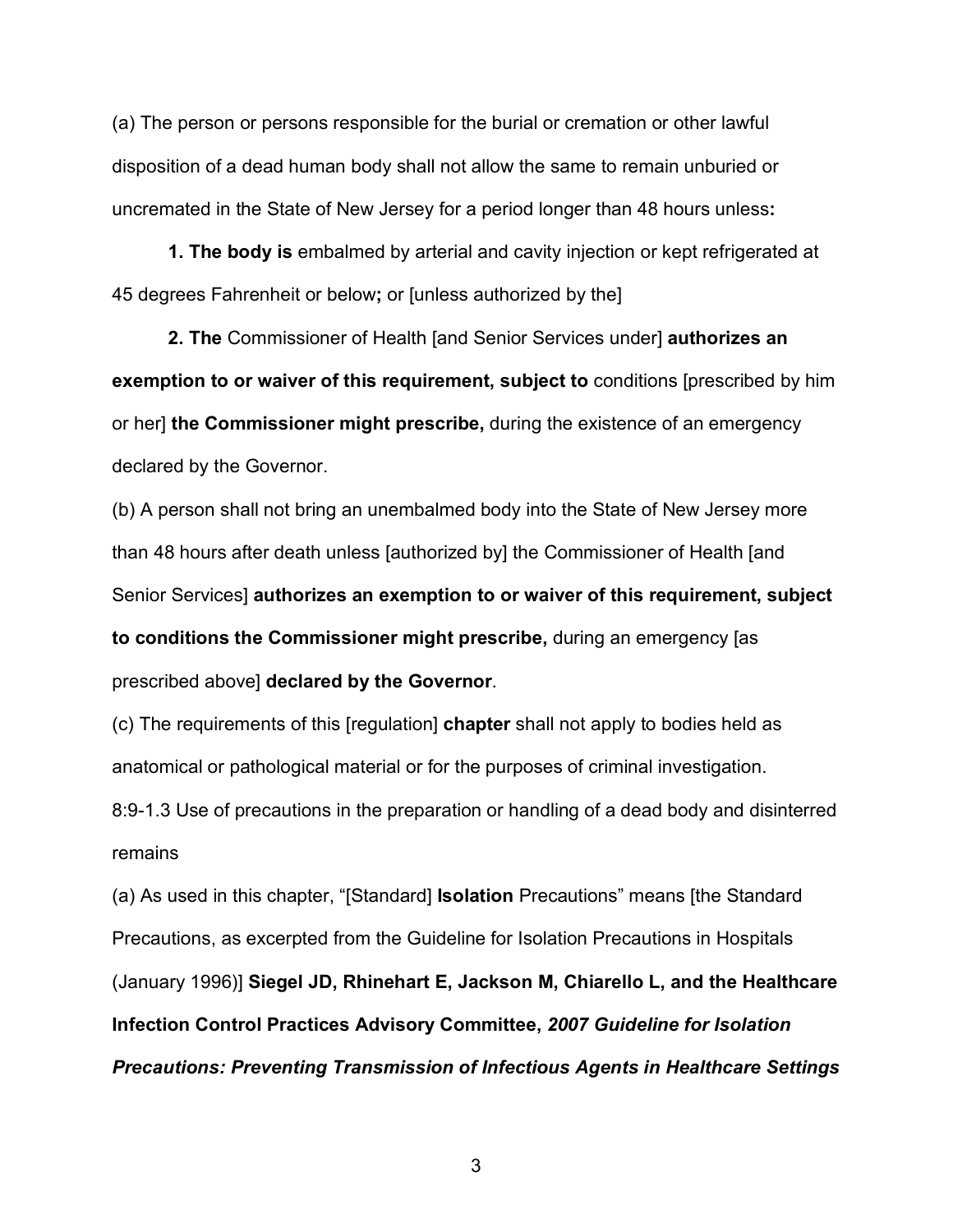**(last update June 2019)**, incorporated herein by reference, as amended and supplemented, [written by Julia S. Garner, RN, MN, and the Hospital Infection Control Practices Advisory Committee, from the Public Health Service, U.S. Department of Health and Human Services, Centers for Disease Control and Prevention, Atlanta, Georgia, published with the following citations in the following scientific journals: Garner JS, Hospital Infection Control Practices Advisory Committee, Guideline for isolation precautions in hospitals, Infect. Control Hosp. Epidemiol. 1996; 17:53-80, and Am. J. Infect. Control 1996; 24:24-52,

http://www.cdc.gov/ncidod/dhqp/gl\_isolation\_standard.html] **available at <https://www.cdc.gov/infectioncontrol/pdf/guidelines/isolation-guidelines-H.pdf> and at<https://www.cdc.gov/infectioncontrol/guidelines/isolation/index.html>**.

1. As used in the [Standard] **Isolation** Precautions, for purposes of this chapter, the term "patient" shall be construed to mean "dead body" or "disinterred remains," as applicable.

(b) In the preparation for burial, other disposition, or transportation of a dead body, and during the handling of or work with disinterred remains, all persons present as authorized pursuant to N.J.A.C. 13:36-6.1, regardless of where the handling or preparation occurs, shall adhere to the [Standard] **Isolation** Precautions.

(c) (No change.)

#### 8:9-1.6 Transportation of certain bodies in sealed caskets

A person shall not convey or aid in conveying to a common carrier to be transported across or within this State, and a common carrier shall not accept for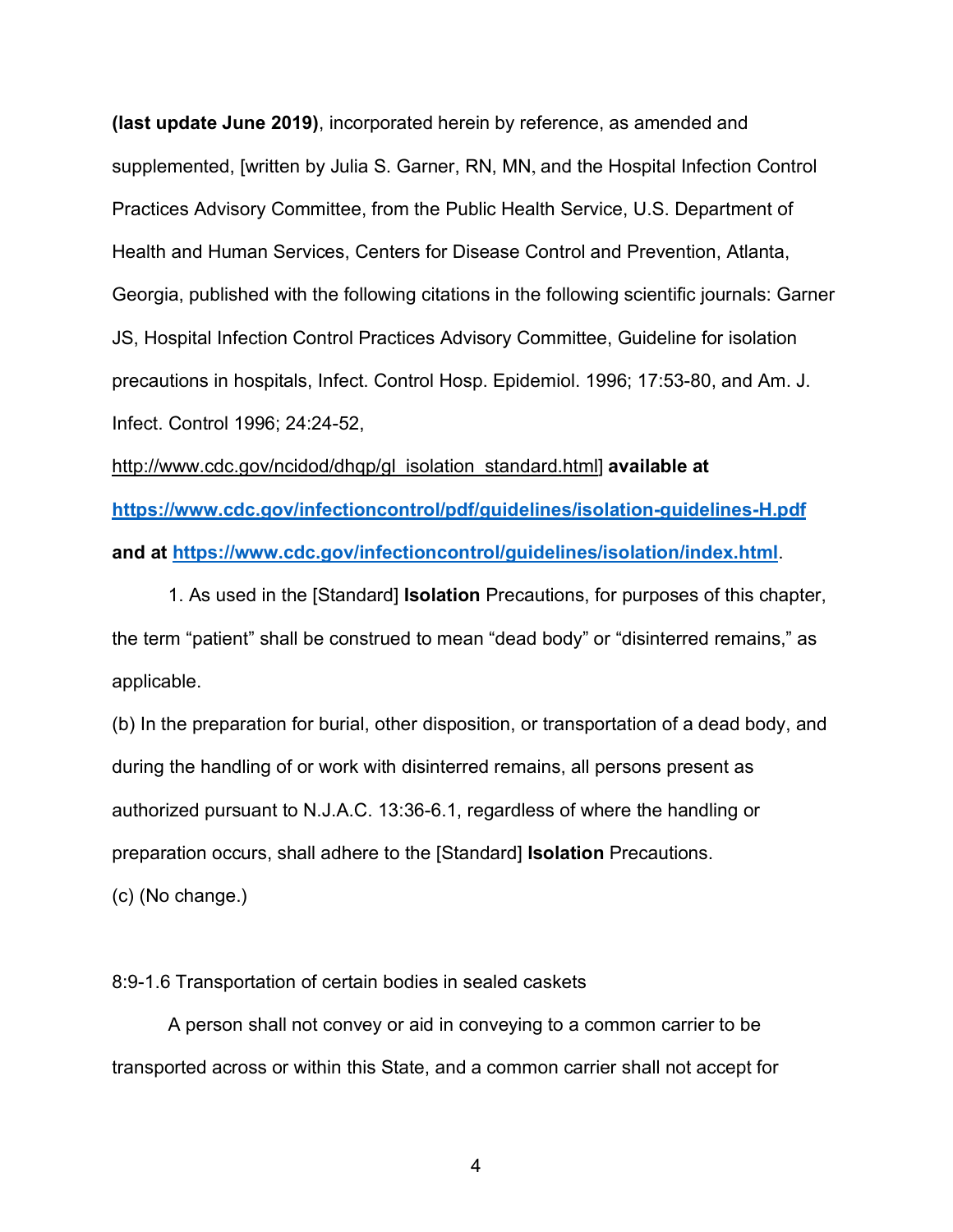transportation or transport into or within this State, the body of a person who has died of any of the following diseases: smallpox, Asiatic cholera, yellow fever, typhus fever**,** or bubonic plague unless the body is enclosed in a hermetically sealed casket and a license for such transportation has been first obtained in writing from the Department of Health [and Senior Services] containing the information in the form provided at chapter Appendix A, incorporated herein by reference.

#### 8:9-1.7 Transportation of bodies generally

(a) A human body dead from causes other than those included [in] **at** N.J.A.C. 8:9-1.6 shall not be transported by a common carrier unless embalmed by arterial and cavity injection and enclosed in a [leak proof] **leakproof** casket[,] or [a leak proof] box, provided[, however,] that embalming shall not be required if destination can be reached within 24 hours after death [and provided, further, that regulation shall]**.**

**1. This subsection does** not apply to disinterred bodies.

(b) This [regulation] **section** shall not be construed to prevent the moving of the body of any person who has died on the property [of]**,** or as a result of the activities**,** of a common carrier, to a funeral director's establishment or the home of the deceased without embalming or encasing.

8:9-1.11 Disposal for unclaimed cremains (a)-(b) (No change.)